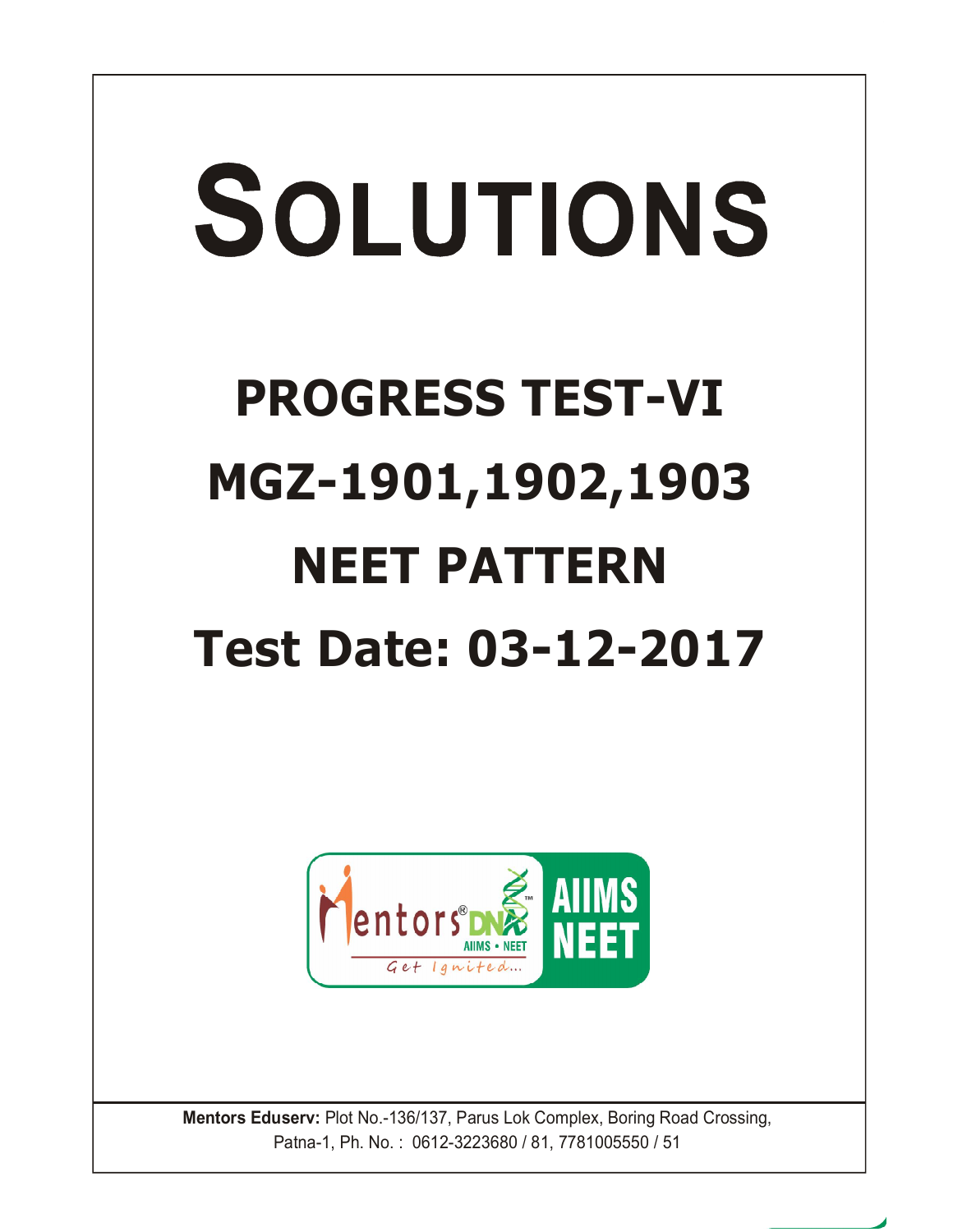# [ **2** ]

**PHYSICS 1. (4)** Because the lift is falling freely, the effective weight and hence the normal reaction on the block is zero. Therefore, the force of friction is also zero **2. (1)** Force of friction,  $F = \mu R = \mu mg$ Retardation due to friction,  $|a| = \frac{F}{m} = \frac{\mu mg}{m} = \mu g$  $=\frac{F}{\phantom{1}}=\frac{\mu mg}{\mu g}=\mu g$ Now,  $u = 10 \text{ ms}^{-1}$ ,  $s = 50 \text{ m}$ ,  $v = 0$  $a = -\mu g$ ,  $g = 10$ ms<sup>-2</sup> **Now,**  $v^2 = u^2 + 2as$  $(0)^2 = (10)^2 + 2(-10\mu)(50)$  $\therefore$   $\mu = 0.1$ **3. (2)**  $R + P \sin 60^\circ = Mg$  $R = Mg - P \sin 60^\circ$ Frictional force,  $F = \mu R = \mu [Mg - P \sin 60^\circ]$ The body just moves when P cos  $60^\circ$  = F  $= \mu$ [Mg - P sin 60°] Here,  $\mu = 0.5$ , M = 1kg  $q = 10$  ms<sup>-2</sup> 60º R P F Mg  $\frac{P}{2} = \frac{1}{2} \left| 1 \times 10 - \frac{P\sqrt{3}}{2} \right|$  or P = 10  $-\frac{P\sqrt{3}}{2}$  $\therefore \frac{P}{2} = \frac{1}{2} \left[ 1 \times 10 - \frac{P\sqrt{3}}{2} \right]$  or P = 10 or,  $P + P\frac{\sqrt{3}}{2} = 10$  or  $P = 5.36N$ **4. (2)** Suppose due to a force R on B, both blocks A and B move together, in this case  $F = (m_{A} + m_{B}) a = (2 + 5) a$  or a = F/7 Now, force on  $A = ma = (2F/7)$ For no relative motion between A and B, 2F/7 must not exceed the limiting force of friction between A and B. The limiting force of friction between A and B is given by  $\mu m_{\rm A} g = 0.6 \times 2 \times g$  $\therefore \frac{2F}{7} = 0.6 \times 2 \times 6$  or F = 4.2gN = 4 = 4.2kgf **5. (1)** During downward motion :  $F = mg\sin\theta - \mu mg\cos\theta$ During upward motion :  $2F = mg\sin\theta + \mu mg\cos\theta$ Solving above two equation, we get 1<br>– tan 3  $\mu = \frac{1}{2} \tan \theta$ 

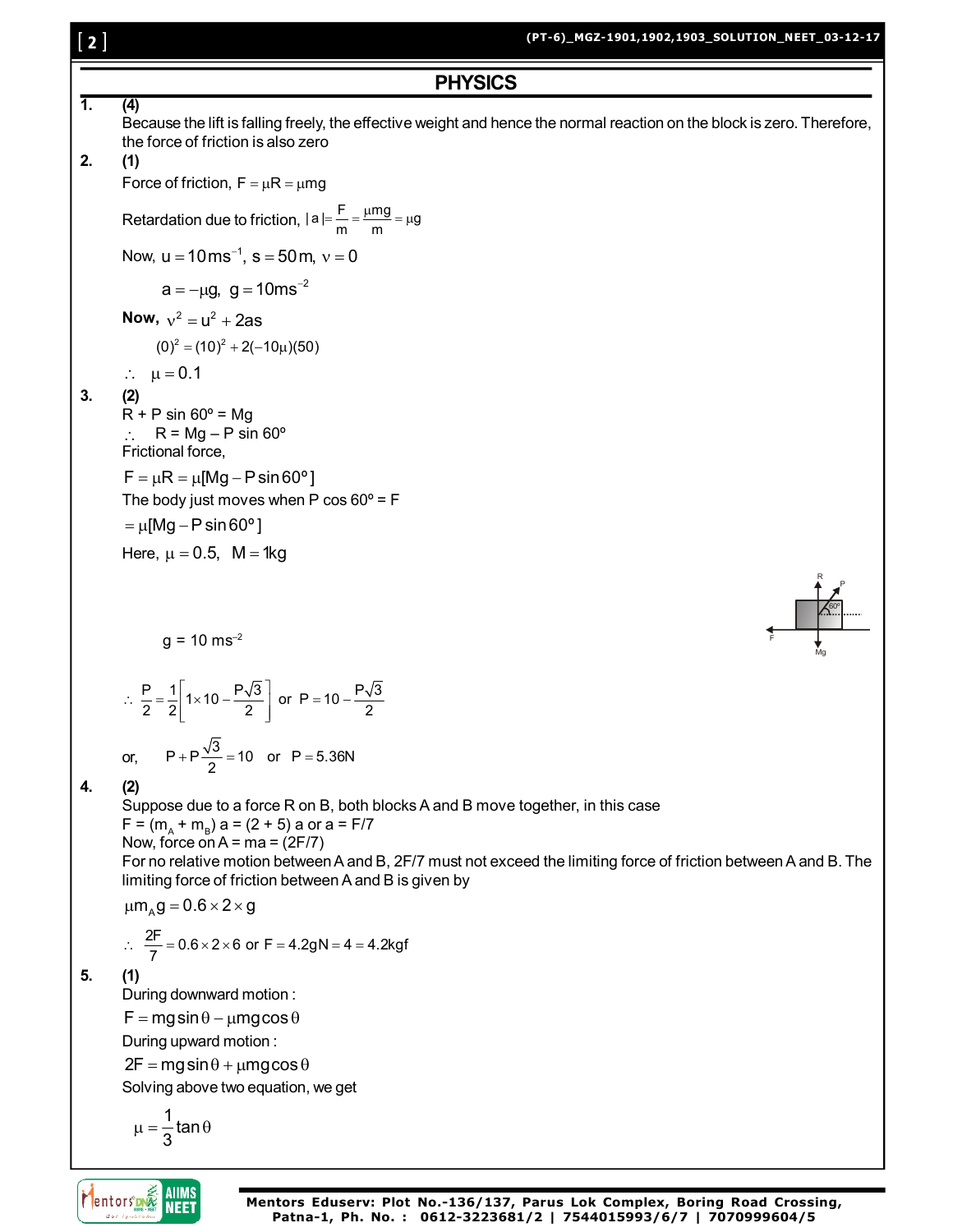$$
\begin{array}{c}\n\hline\n\uparrow \\
\hline\n\uparrow \\
\hline\n\uparrow \\
\hline\n\uparrow \\
\hline\n\uparrow \\
\hline\n\uparrow \\
\hline\n\uparrow \\
\hline\n\uparrow \\
\hline\n\downarrow \\
\hline\n\downarrow \\
\hline\n\downarrow \\
\hline\n\downarrow \\
\hline\n\downarrow \\
\hline\n\downarrow \\
\hline\n\downarrow \\
\hline\n\downarrow \\
\hline\n\downarrow \\
\hline\n\downarrow \\
\hline\n\downarrow \\
\hline\n\downarrow \\
\hline\n\downarrow \\
\hline\n\downarrow \\
\hline\n\downarrow \\
\hline\n\downarrow \\
\hline\n\downarrow \\
\hline\n\downarrow \\
\hline\n\downarrow \\
\hline\n\downarrow \\
\hline\n\downarrow \\
\hline\n\downarrow \\
\hline\n\downarrow \\
\hline\n\downarrow \\
\hline\n\downarrow \\
\hline\n\downarrow \\
\hline\n\downarrow \\
\hline\n\downarrow \\
\hline\n\downarrow \\
\hline\n\downarrow \\
\hline\n\downarrow \\
\hline\n\downarrow \\
\hline\n\downarrow \\
\hline\n\downarrow \\
\hline\n\downarrow \\
\hline\n\downarrow \\
\hline\n\downarrow \\
\hline\n\downarrow \\
\hline\n\downarrow \\
\hline\n\downarrow \\
\hline\n\downarrow \\
\hline\n\downarrow \\
\hline\n\downarrow \\
\hline\n\downarrow \\
\hline\n\downarrow \\
\hline\n\downarrow \\
\hline\n\downarrow \\
\hline\n\downarrow \\
\hline\n\downarrow \\
\hline\n\downarrow \\
\hline\n\downarrow \\
\hline\n\downarrow \\
\hline\n\downarrow \\
\hline\n\downarrow \\
\hline\n\downarrow \\
\hline\n\downarrow \\
\hline\n\downarrow \\
\hline\n\downarrow \\
\hline\n\downarrow \\
\hline\n\downarrow \\
\hline\n\downarrow \\
\hline\n\downarrow \\
\hline\n\downarrow \\
\hline\n\downarrow \\
\hline\n\downarrow \\
\hline\n\downarrow \\
\hline\n\downarrow \\
\hline\n\downarrow \\
\hline\n\downarrow \\
\hline\n\downarrow \\
\hline\n\downarrow \\
\hline\n\downarrow \\
\hline\n\downarrow \\
\hline\n\downarrow \\
\hline\n\downarrow \\
\hline\n\downarrow \\
\hline\n\downarrow \\
\hline\n\downarrow \\
\hline\n\downarrow \\
\hline\n\downarrow \\
\hline\n\downarrow \\
\hline\n\downarrow \\
\hline\n\downarrow \\
\hline\n\downarrow \\
\hline\n\downarrow \\
\hline\n\downarrow \\
$$

Insect will crawl up the bowl till the component of its weight along the bowl is balanced by the limiting frictional force. So, resolving weight perpendicular and along the bowl, we get

$$
R = mg\cos\theta
$$
 ......( i)  
\n
$$
f_L = mg\sin\theta
$$
 ......( ii)  
\nDividing equation (ii) by equation (i)

$$
tan \theta = (f_{L} / r) or tan \theta = \mu \qquad [::f_{L} = \mu R]
$$

$$
\frac{\sqrt{r^2 - y^2}}{y} = \mu \text{ or } y = \frac{r}{\sqrt{1 + \mu^2}}
$$
  
So,  $h = r - y = r \left[ 1 - \frac{1}{\sqrt{1 + \mu^2}} \right]$ 

# **8. (1)**

Let I be the desired length. The chain starts moving when net pulling force = maximum force of friction

or 
$$
g\frac{m}{L}I = \mu \cdot \frac{m}{L}(L-I)g
$$

$$
I = \left(\frac{\mu}{\mu + 1}\right)L
$$

# **9. (2)**

Till sliding starts, i.e.,  $\,\theta$   $<$  tan $^{-1}$   $\mu$  , contact force (F $_{\rm c}$ ) and force of gravity (mg) are equal and opposite. Once the body starts sliding,

i.e.,  $\, \theta >$  tan $^{-1} \, \mu$  , net contact force becomes

$$
F_c = \sqrt{(mg\cos\theta)^2 + (\mu mg\cos\theta)^2}
$$

 $=$  mgcos $\theta\sqrt{1+\mu^2}$ 

Hence, the contact force starts decreasing and finally it becomes zero at  $\theta = 90^{\circ}$ 

**10. (1)**



When the body moves on frictionless surface, then

$$
d=\frac{1}{2}g\,sin\theta t^2
$$

When the body moves on roguh inclined surface.  $d = \frac{1}{2}$ g(sin $\theta \mu \cos \theta$ )(2t)<sup>2</sup>

$$
\therefore \frac{1}{2}g\sin\theta t^2 = \frac{1}{2}g(\sin\theta - \mu\cos\theta)(2t)^2
$$
  
or  $\sin\theta = 4(\sin\theta - \mu\cos\theta)$  or  $\frac{\sin\theta}{4} = \sin\theta - \mu\cos\theta$   
or  $\mu\cos\theta = \frac{3}{4}\sin\theta$  or  $\mu = \frac{3}{4}\tan\theta$ 

## **Mentors DNA** NEET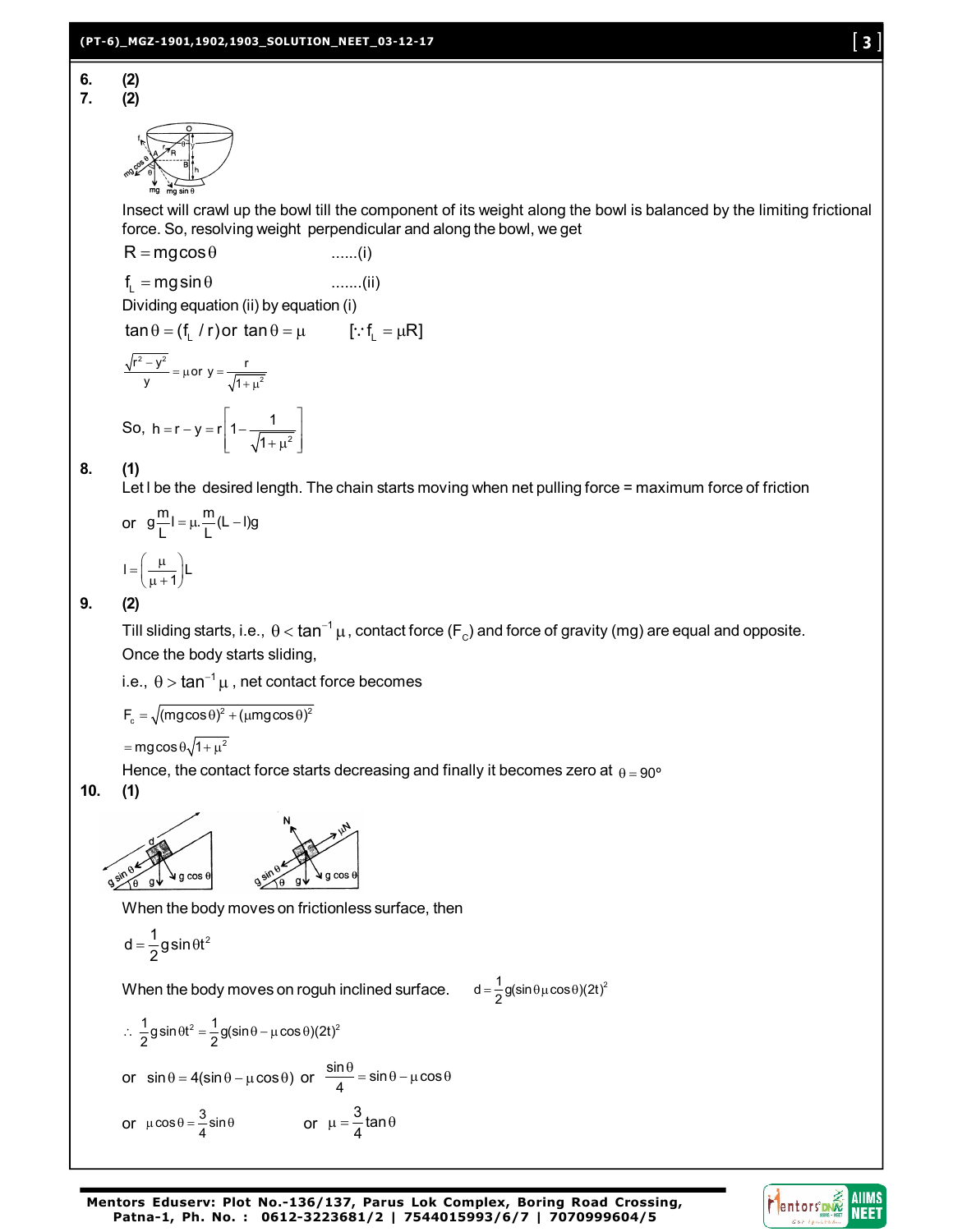### **(PT-6)\_MGZ-1901,1902,1903\_SOLUTION\_NEET\_03-12-17**

11. (1)  
\n
$$
\frac{v^2}{Rg} = \left(\frac{\mu_x + \tan\theta}{1-\mu_x \tan\theta}\right) \Rightarrow v = \sqrt{Rg} \left[\frac{\mu_x + \tan\theta}{1-\mu_x \tan\theta}\right]
$$
\n12. (4) 13. (1)  
\n14. (3)  
\n
$$
T_x = \frac{(\frac{m_x + m_x + m_x)F}{4}}{m_x + m_y + m_x + m_x}
$$
\n
$$
\therefore T_y = \frac{3}{4}F
$$
\nSimilarly,  $T_z = \frac{(m_y + m_y)F}{m_y + m_y + m_y + m_x}$  or  $T_z = \frac{1}{2}F$   
\n
$$
T_z = \frac{(\frac{m_y F}{m_y + m_y + m_y + m_x})}{m_y + m_y + m_x}
$$
 or  $T_z = \frac{1}{4}F$   
\n15. (3)  
\n
$$
\frac{P}{\cos\theta} = \frac{P}{\cos\theta} = \frac{P}{\cos\theta} = \frac{P}{\cos\theta}
$$
\n
$$
\frac{2m_g - T = 2m}{\sin\theta} = 3m_g
$$
\n
$$
\frac{P}{\cos\theta} = \frac{P}{2}
$$
\n16. (2)  
\nFrom the graph, it is a straight line so, uniform motion. Because of impulse direction of velocity as can be seen from the slope of the graph  
\nInitial velocity  $= \frac{2}{2} = 1$  m/s  
\nFind velocity  $= -\frac{2}{2} = -1$  m/s  
\n $\vec{P}_1 = 0.4N - s$   
\n $\vec{P}_1 = -0.4 - 0.8N - s$   
\n $\vec{P}_1 = -0.4 - 0.8N - s$   
\n $\vec{P}_1 = -0.4 - 0.8N - s$   
\n $\vec{P}_1 = 0.8N - s$   
\n $\vec{P}_1 = 0.8N - s$   
\n $\vec{P}_1 = 0.8N - s$   
\n $\vec{P}_2 = 0.8N - s$   
\n $\vec{P}_1 = 0.8N - s$   
\n $\vec{P}_2 = 0.8N - s$   
\n $\vec{P}_1 = 0.8N - s$   
\n $\vec{P}_2$ 

**17. (3)**

Pseudo force of fictitious force,  $F_{\text{fic}} = m \alpha$ 

Pseudo acceleration  $\alpha$  $\alpha$ ⋥m  $\mathtt{c}$  $N \overrightarrow{m}$ 

Force of friction,  $f = \mu N = \mu m \alpha$ The block of mass m will not fall as long as

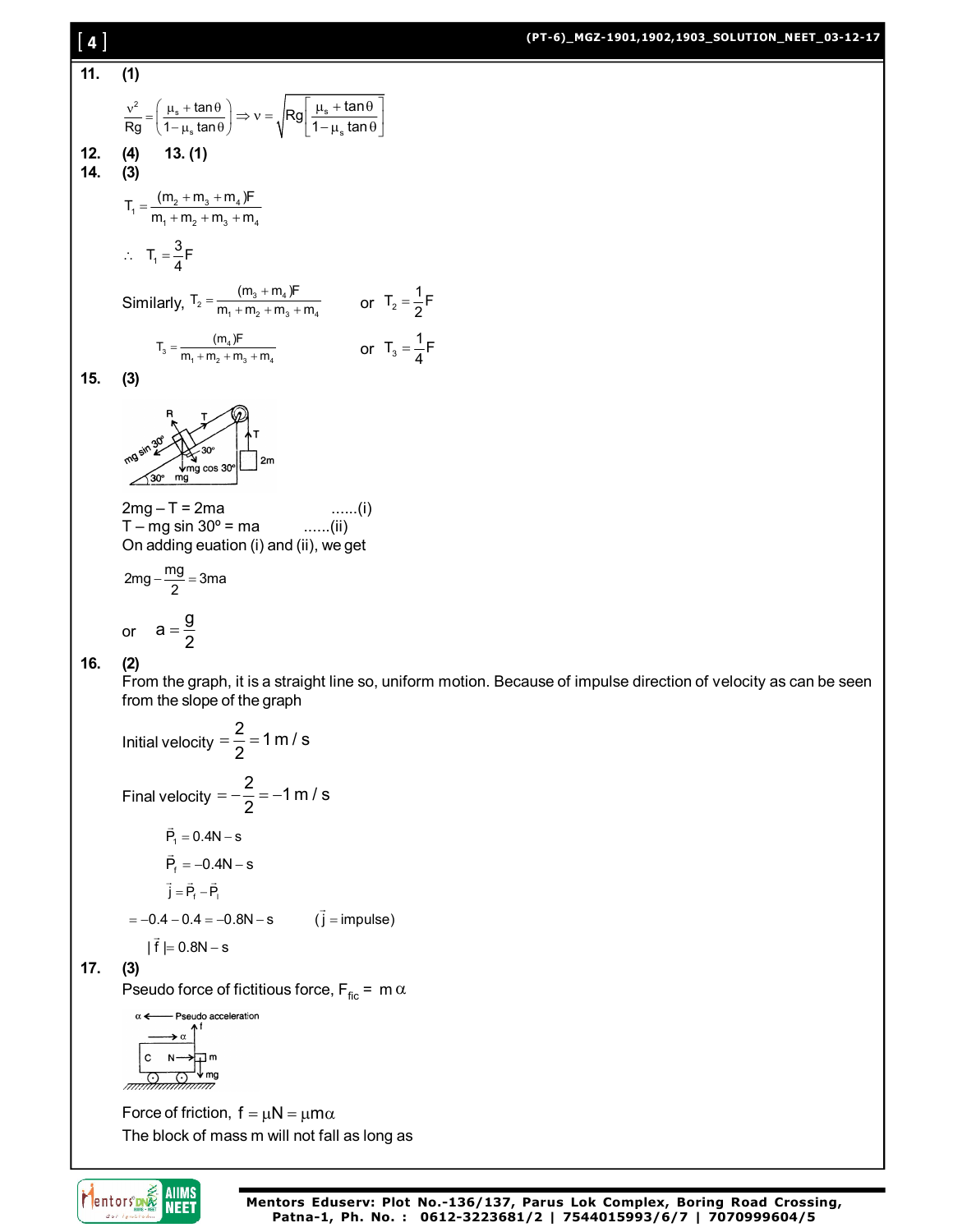# **(PT-6)\_MGZ-1901,1902,1903\_SOLUTION\_NEET\_03-12-17** [ **5** ]

f ≥ mg  
\nµmα ≥ mg  
\n
$$
\alpha \ge \frac{9}{\mu}
$$
  
\n19. (4)  
\nGiven that  $U = \frac{A}{r^2} - \frac{B}{r}$   
\nFor stable equilibrium,  $F = -\frac{dU}{dr} = 0$   
\nor  $-\frac{2A}{r^2} + \frac{B}{r} = 0$  or  $\frac{2A}{r^2} - \frac{B}{r} = 0$  or  $-\frac{2A}{r^2} - \frac{B}{r}$   
\n20. (3)  
\nAs block starts from rest and comes to rest Hence,  $AKE = 0$   
\nSo,  $mg \sin \theta L = \mu mg \cos \theta \frac{L}{2}$   
\n $\Rightarrow \mu = \frac{2 \sin \theta}{\cos \theta} - 2 \tan \theta$   
\nCentripetal acceleration,  $\theta_c = \frac{v^2}{r} = k^2rt^2$   
\nAccording to work energy theorem, change in kinetic energy equal to work done.  
\n $\therefore W = \frac{1}{2} m k^2 r^2 t^2$   
\nHence,  $P = \frac{dW}{dt} = m k^2 r^2 t$   
\n23. (2)  
\n $V = \sqrt{\mu r g} = \sqrt{0.6 \times 150 \times 10} = 30$  m/s  
\n24. (3)  
\n $V = \sqrt{\mu r g} = \sqrt{0.6 \times 150 \times 10} = 30$  m/s  
\n24. (3)  
\n $V = \sqrt{\mu r g} = \sqrt{0.6 \times 150 \times 10} = 30$  m/s  
\n25. (4)  
\n $\frac{V \sin \theta}{V}$  =  $\frac{V}{V}$   
\n $\frac{V \sin \theta}{V}$  =  $\frac{V}{V}$   
\n $\frac{V \sin \theta}{V}$  =  $\frac{V}{V}$   
\n $\frac{V \sin \theta}{V}$  =  $\frac{V}{V}$   
\n $\frac{V \sin \theta}{V}$  =  $\frac{V}{V}$   
\n $\frac{V \sin \theta}{V}$  =  $\frac{V}{V}$   
\n $\frac{V}{V}$  =  $\frac{V}{V}$   
\n $\frac{V}{V$ 

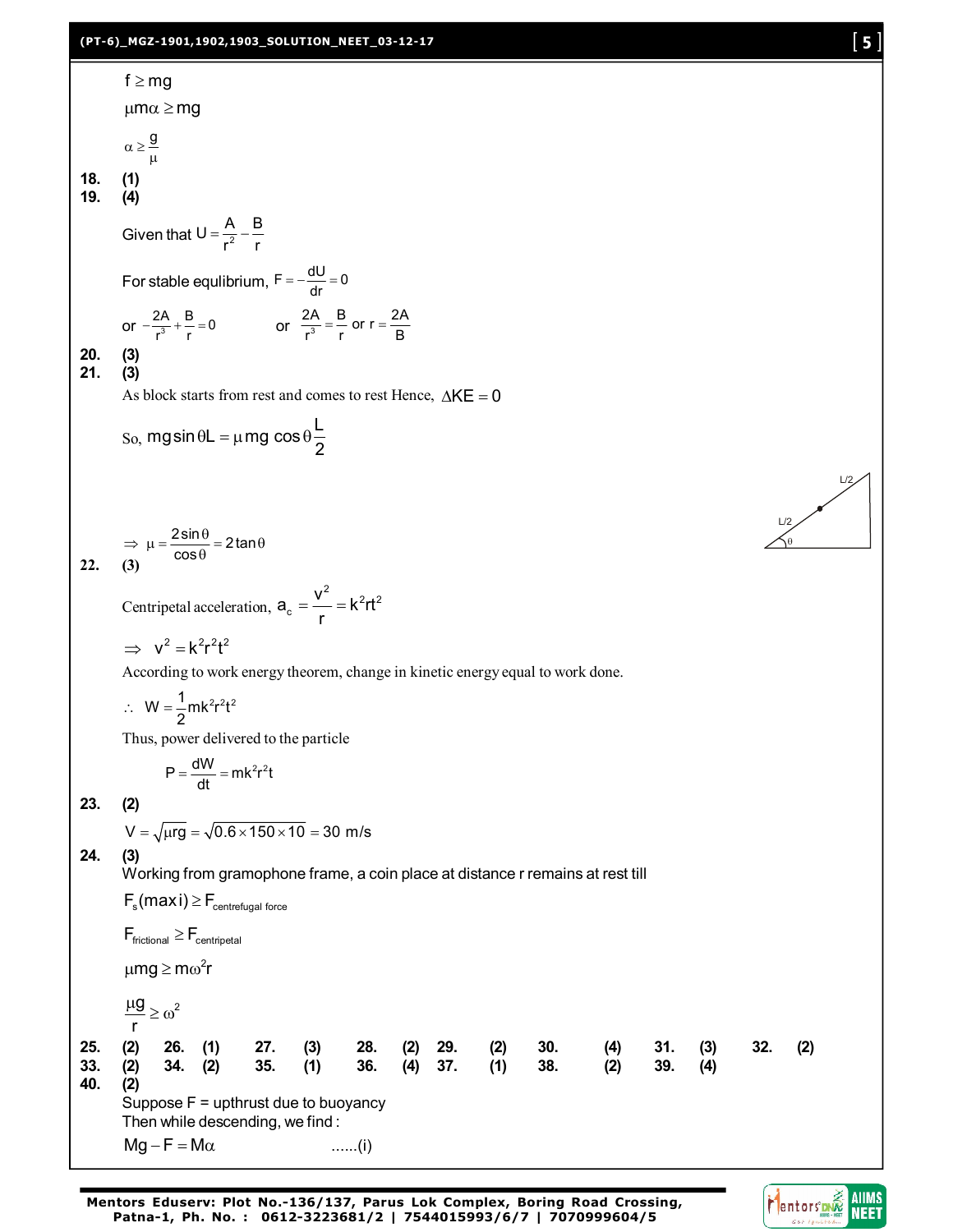| [6]                             |                                                                                                                                                                                                                                                                                     |                                                |                                |                                                                                                                                                                                |                          |                   |                   | (PT-6)_MGZ-1901,1902,1903_SOLUTION_NEET_03-12-1                                                                               |  |  |  |  |  |  |
|---------------------------------|-------------------------------------------------------------------------------------------------------------------------------------------------------------------------------------------------------------------------------------------------------------------------------------|------------------------------------------------|--------------------------------|--------------------------------------------------------------------------------------------------------------------------------------------------------------------------------|--------------------------|-------------------|-------------------|-------------------------------------------------------------------------------------------------------------------------------|--|--|--|--|--|--|
|                                 |                                                                                                                                                                                                                                                                                     | from $(i)$ & $(ii)$                            | $F - (M - m)g = (M - m)\alpha$ |                                                                                                                                                                                |                          | $\ldots$ (ii)     |                   |                                                                                                                               |  |  |  |  |  |  |
|                                 |                                                                                                                                                                                                                                                                                     | $m = \left[\frac{2\alpha}{\alpha + g}\right]M$ |                                |                                                                                                                                                                                |                          |                   |                   |                                                                                                                               |  |  |  |  |  |  |
| 41.                             | (1)<br>Let T be the tension in the string C. Hence,<br>T $cos 45^\circ$ = Mg<br>T sin $45^\circ$ = tension in B<br>Hence, tension in $B = Mg = 100 gN$ .                                                                                                                            |                                                |                                |                                                                                                                                                                                |                          |                   |                   |                                                                                                                               |  |  |  |  |  |  |
| 42.<br>43.<br>44.               | (1)<br>(3)<br>(2)                                                                                                                                                                                                                                                                   |                                                |                                |                                                                                                                                                                                |                          |                   |                   |                                                                                                                               |  |  |  |  |  |  |
|                                 | example.                                                                                                                                                                                                                                                                            |                                                |                                |                                                                                                                                                                                |                          |                   |                   | No doubt friction opposes the motion of a moving body but in many cases it is also the cause of motion. For                   |  |  |  |  |  |  |
| (a)                             | In moving, a person or vehicle pushes the ground backwards (action) and the rough surface of ground reacts and<br>exerts a forward force due to friction which casues the motion. If there has been no friction there had been no<br>friction there will be slipping and no motion. |                                                |                                |                                                                                                                                                                                |                          |                   |                   |                                                                                                                               |  |  |  |  |  |  |
| (b)                             |                                                                                                                                                                                                                                                                                     |                                                |                                |                                                                                                                                                                                |                          |                   |                   | If a body is placed in a vehicle which is accelerating the force of friction is the cause of motion of the body along         |  |  |  |  |  |  |
|                                 |                                                                                                                                                                                                                                                                                     |                                                |                                |                                                                                                                                                                                |                          |                   |                   | with the vehicle (i.e., the body will remain at rest in the accelerating vehicle unit $mg < \mu_s mg$ ). If there had been no |  |  |  |  |  |  |
| 45.                             | (4)                                                                                                                                                                                                                                                                                 |                                                |                                |                                                                                                                                                                                |                          |                   |                   | friction between the body and the vehicle, the body will not move along with the vehicle.                                     |  |  |  |  |  |  |
|                                 |                                                                                                                                                                                                                                                                                     |                                                |                                |                                                                                                                                                                                |                          |                   |                   | <b>CHEMISTRY</b>                                                                                                              |  |  |  |  |  |  |
| 46.<br>50.<br>54.<br>58.<br>61. | (1)<br>(3)<br>(1)<br>(4)<br>(2)                                                                                                                                                                                                                                                     | 47.<br>51.<br>55.<br>59.                       | (1)<br>(1)<br>(2)<br>(4)       | 48.<br>52.<br>56.<br>60.                                                                                                                                                       | (3)<br>(2)<br>(4)<br>(3) | 49.<br>53.<br>57. | (1)<br>(1)<br>(2) |                                                                                                                               |  |  |  |  |  |  |
| 62.                             | (3)                                                                                                                                                                                                                                                                                 |                                                |                                | For an isothermal process $\Delta E = 0$                                                                                                                                       |                          |                   |                   |                                                                                                                               |  |  |  |  |  |  |
| 63.                             | (2)                                                                                                                                                                                                                                                                                 |                                                |                                | $W = -P\Delta V = -10^5(1 \times 10^{-2} - 1 \times 10^{-3}) = -900$ J                                                                                                         |                          |                   |                   |                                                                                                                               |  |  |  |  |  |  |
|                                 |                                                                                                                                                                                                                                                                                     |                                                |                                | Given $C + O_2 \rightarrow CO_2$ , $\Delta H^{\circ} = -x kJ$ (i)                                                                                                              |                          |                   |                   |                                                                                                                               |  |  |  |  |  |  |
|                                 |                                                                                                                                                                                                                                                                                     |                                                |                                | $2CO_2 + O_2 \rightarrow 2CO_2$ , $\Delta H^{\circ} = +y kJ$ (ii)                                                                                                              |                          |                   |                   |                                                                                                                               |  |  |  |  |  |  |
|                                 |                                                                                                                                                                                                                                                                                     |                                                |                                | or $CO_2 \rightarrow CO + \frac{1}{2}O_2$ , $\Delta H^{\circ} = \frac{y}{2}$ kJ (iii)                                                                                          |                          |                   |                   |                                                                                                                               |  |  |  |  |  |  |
|                                 |                                                                                                                                                                                                                                                                                     |                                                | By adding no. (i) and (ii) eq. |                                                                                                                                                                                |                          |                   |                   |                                                                                                                               |  |  |  |  |  |  |
|                                 |                                                                                                                                                                                                                                                                                     |                                                |                                | $C+O_2+CO_2 \longrightarrow CO_2+CO+\frac{1}{2}O_2$                                                                                                                            |                          |                   |                   |                                                                                                                               |  |  |  |  |  |  |
|                                 |                                                                                                                                                                                                                                                                                     |                                                |                                | $C + \frac{1}{2}O_2 \longrightarrow CO$ , $\Delta H^{\circ} = \frac{y}{2} - x = \frac{y - 2x}{2} kJ$                                                                           |                          |                   |                   |                                                                                                                               |  |  |  |  |  |  |
| 64.                             | (1)                                                                                                                                                                                                                                                                                 |                                                |                                |                                                                                                                                                                                |                          |                   |                   |                                                                                                                               |  |  |  |  |  |  |
|                                 |                                                                                                                                                                                                                                                                                     |                                                |                                | $2H_2O_2(I) \longrightarrow 2H_2O(I) + O_2(g) \Delta H = ?$<br>$\Delta H = [2 \times \Delta H_f$ of $H_2O(I) + (\Delta H_f$ of $O_2) - (2 \times \Delta H_f$ of $H_2O_2(I))$ ] |                          |                   |                   |                                                                                                                               |  |  |  |  |  |  |
|                                 |                                                                                                                                                                                                                                                                                     |                                                |                                | $= [-572 + 376] = -196$ kJ mole                                                                                                                                                |                          |                   |                   | $=[(2 \times -286)+(0)-(2 \times -188)]$                                                                                      |  |  |  |  |  |  |
| 65.                             | (1)                                                                                                                                                                                                                                                                                 |                                                |                                |                                                                                                                                                                                |                          |                   |                   |                                                                                                                               |  |  |  |  |  |  |
|                                 |                                                                                                                                                                                                                                                                                     |                                                |                                | $\bigcup + H_2 \longrightarrow \bigcup$ ; $\triangle H = -119.5$ kJ                                                                                                            |                          |                   |                   |                                                                                                                               |  |  |  |  |  |  |



 $\left(\begin{array}{c} \searrow \\ \searrow \end{array}\right)$  + 3H<sub>2</sub>-

 $; \Delta H = 3(-119.5) = -348.5 \text{ kJ}$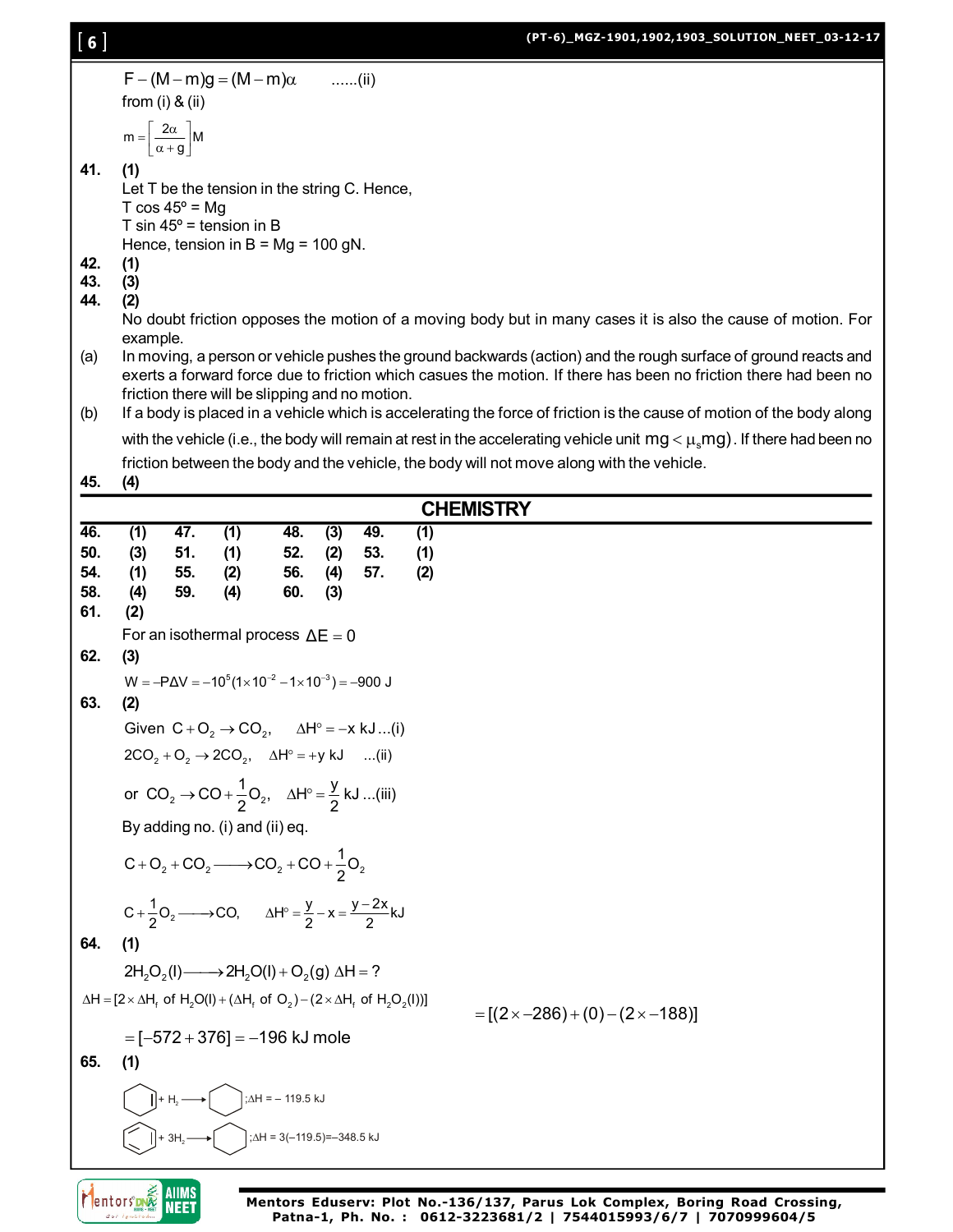#### **(PT-6)\_MGZ-1901,1902,1903\_SOLUTION\_NEET\_03-12-17** [ **7** ]

The resonance energy privides extra stability to the benzene molecule so it has to be overcome for hydronation to take place.

So 
$$
\Delta H = -358.5 - (-150.4) = -208.1 \text{ kJ}
$$

$$
66. (2)
$$

 $C_2H_4 + 3O_2 \rightarrow 2CO_2 + 2H_2O$ . Change in enthalpy,

$$
\Delta H = \Delta H_{\text{products}} - \Delta H_{\text{reactions}}
$$

$$
=2\times(-394)+2\times(-286)-(52+0)
$$

1412 kJ / mol.

**67. (1)**

H  
\n
$$
N \equiv N + 3H - H \longrightarrow 2N - H
$$
\n
$$
\xrightarrow[3 \times 436]{945} {+ 3 \times 436}
$$
\n
$$
+ \qquad \qquad H
$$
\n
$$
\xrightarrow[2 \times (3 \times 391) = 2346]{}
$$
\nEnergy released

 $\Delta H = 2253 - 2346 = -93$  kJ

**68. (4)**

For isothermal reversible expansion

$$
w = q = nRT \times 2.303 \log \frac{V_2}{V_1}
$$

$$
= 2RT \times 2.303 \log \frac{20}{2}
$$
  
=2×2×T×2.303×1=9.2 T

Entropy change, 
$$
\Delta S = \frac{q}{T} = \frac{9.2T}{T} = 9.2
$$
 cal.

#### **69. (2)**

For combustion reaction,  $\Delta H$  is negative,

 $\Delta n = (16 + 18) - (25 - 2) = +7$ , so  $\Delta S$  is +ve, reaction is spontaneous, hence  $\Delta G$  is -ve.

## **70. (4)**

$$
By 2 \times (ii) - (i) + (iii)
$$

 $H_2(g)$  + 2C(s)  $\rightarrow$  C<sub>2</sub>H<sub>2</sub>(g),  $\Delta G^{\circ}$  = 209 kJ

# **71. (2)**

Bond dissociation energy of PH $_3$ (g)=228 kcal mol $^{-1}$ 

P – H bond energy = 
$$
\frac{228}{3}
$$
 = 76 kcal mol<sup>-1</sup>  
H

P – P H

$$
H \sim H
$$
  
Bond energy of 4 (P – H) + (P – P)=355 kcal mol<sup>-1</sup>

or  $4 \times 76 + (P-P) = 355$  kcal mol<sup>-1</sup>

$$
P - P
$$
 bond energy = 51 kcal mol<sup>-1</sup>

$$
72. (1)
$$

 $\mathsf{Fe}_2\mathrm{O}_3(\mathsf{s}) + 3\mathrm{CO}(\mathsf{g})$ — $\longrightarrow$ 2Fe $(\mathsf{s}) + 3\mathrm{CO}_2(\mathsf{g})$ ;  $\Delta \mathsf{H} = -26.8$  kJ ...(ii)  $\qquad \qquad \mathsf{Fe}(\mathsf{s}) + \mathrm{CO}(\mathsf{g})$ — $\rightarrow$ Fe $(\mathsf{s}) + \mathrm{CO}_2(\mathsf{g})$ ;  $\qquad \Delta \mathsf{H} = -16.5$  kJ ...(ii) eq.  $(i)$  –2×(eq).  $(ii)$ , we get

$$
\mathsf{Fe}_2\mathsf{O}_3(s) + \mathsf{CO}(g) \longrightarrow 2\mathsf{FeO}(s) + \mathsf{CO}_2(g)
$$